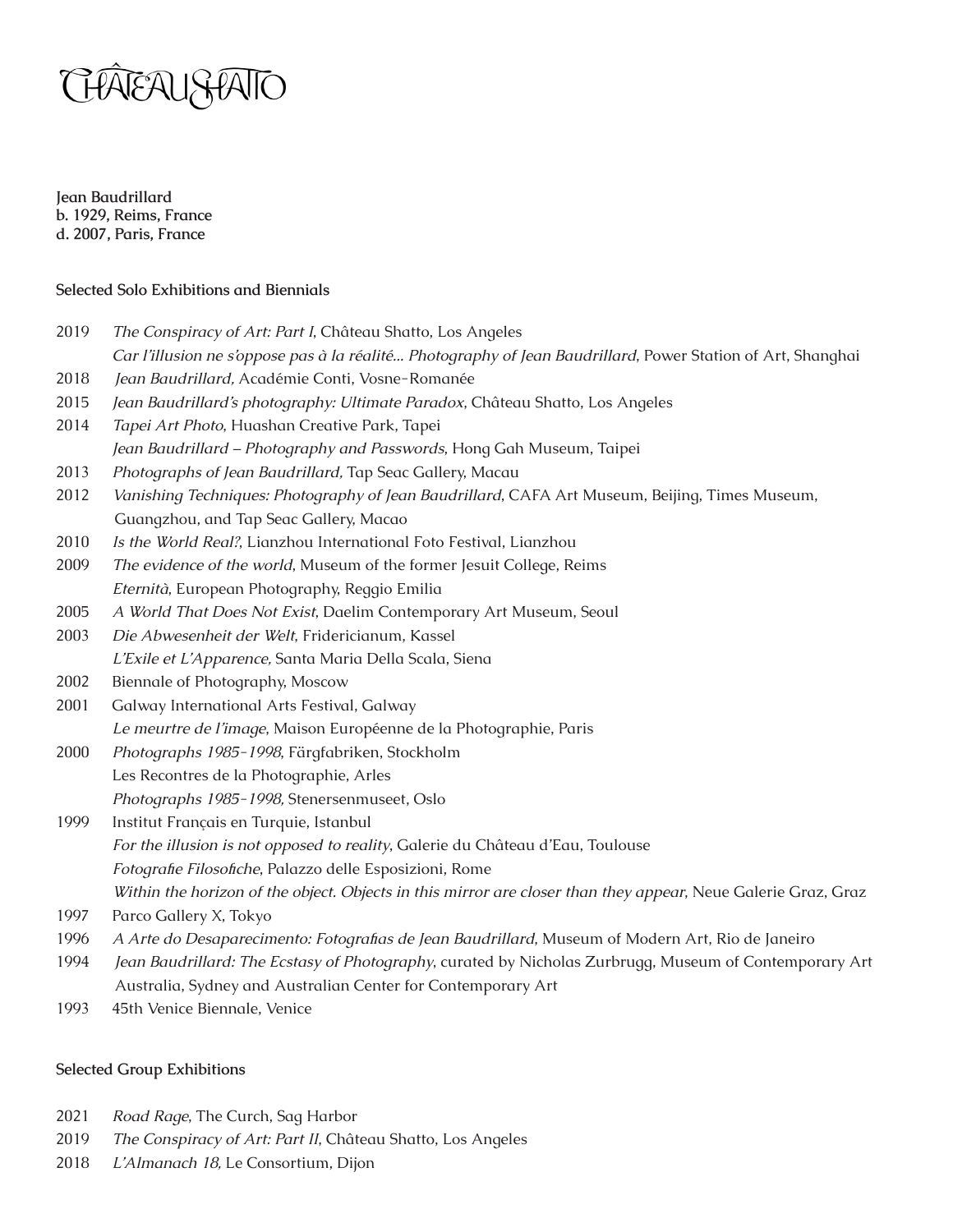

- 2017 *Condo New York*, with Château Shatto hosted by Foxy Production, New York *Singular Object*, 53W53 Sales Gallery, New York
- 2016 *Paris Internationale*, with Jacqueline de Jong, Paris

## **Selected Press**

- 2020 Feldman, Max L. "The Absence of Any Source: On Coldness and Gorgeousness," *Mousse* #70, Winter 2020
- 2019 Eringer, Kate. "'The Conspiracy of Art: Part I' at Chateau Shatto," *Artillery*, May 8
- 2018 Troncy, Eric. "Point de vue: Jean Baudrillard," *Numéro*, No. 195, p. 172-175, August
- 2017 Lotringer, Sylvère. "Baudrillard is Not Dead, He Just Disappeared," *Libèration,* June
- 2016 Fuxus. "Some thoughts on Jean Baudrillard's Photography," *AQNB,* June Bradley, Paige K. "Jean Baudrillard," *Artforum Critic's Pick,* December Piejko, Jennifer. "Jean Baudrillard's Photography: Ultimate Paradox," *Art Agenda,* February Linnert, Nicolas. "Jean Baudrillard, *Artforum*, Vol. 54 No. 7, March Williams, Maxwell. "Jean Baudrillard: Chateau Shatto, Los Angeles," *Flash Art,* February Diner, Eli. "Jean Baudrillard," *Frieze Magazine*, Issue 178, April
- 2007 Lotringer, Sylvère. "Passages: Jean Baudrillard," *Artforum,* Vol. 45 No. 10, Summer

## **Selected Writing**

- 2005 *The Conspiracy of Art*
- 2003 *Fragments (interviews with François L'Yvonnet)*
- 2002 *The Spirit of Terrorism: And Requiem for the Twin Towers*
- 2000 *The Vital Illusion*
- *The Singular Objects of Architecture*
- 1999 *Jean Baudrillard: Photographies 1985–1998*
- 1995 *The Perfect Crime*
- 1992 *The Illusion of the End*
- 1991 *The Gulf War Did Not Take Place*
- 1990 *The Transparency of Evil*
- 1987 *Cool Memories The Ecstasy of Communication*
- 1986 *America*
- 1983 *Simulations Fatal Strategies*
- 1982 *In the Shadow of Silent Majorities*
- 1981 *Simulacra and Simulation*
- 1979 *Seduction*
- 1977 *Forget Foucault*
- 1976 *Symbolic Exchange and Death*
- 1973 *The Mirror of Production*